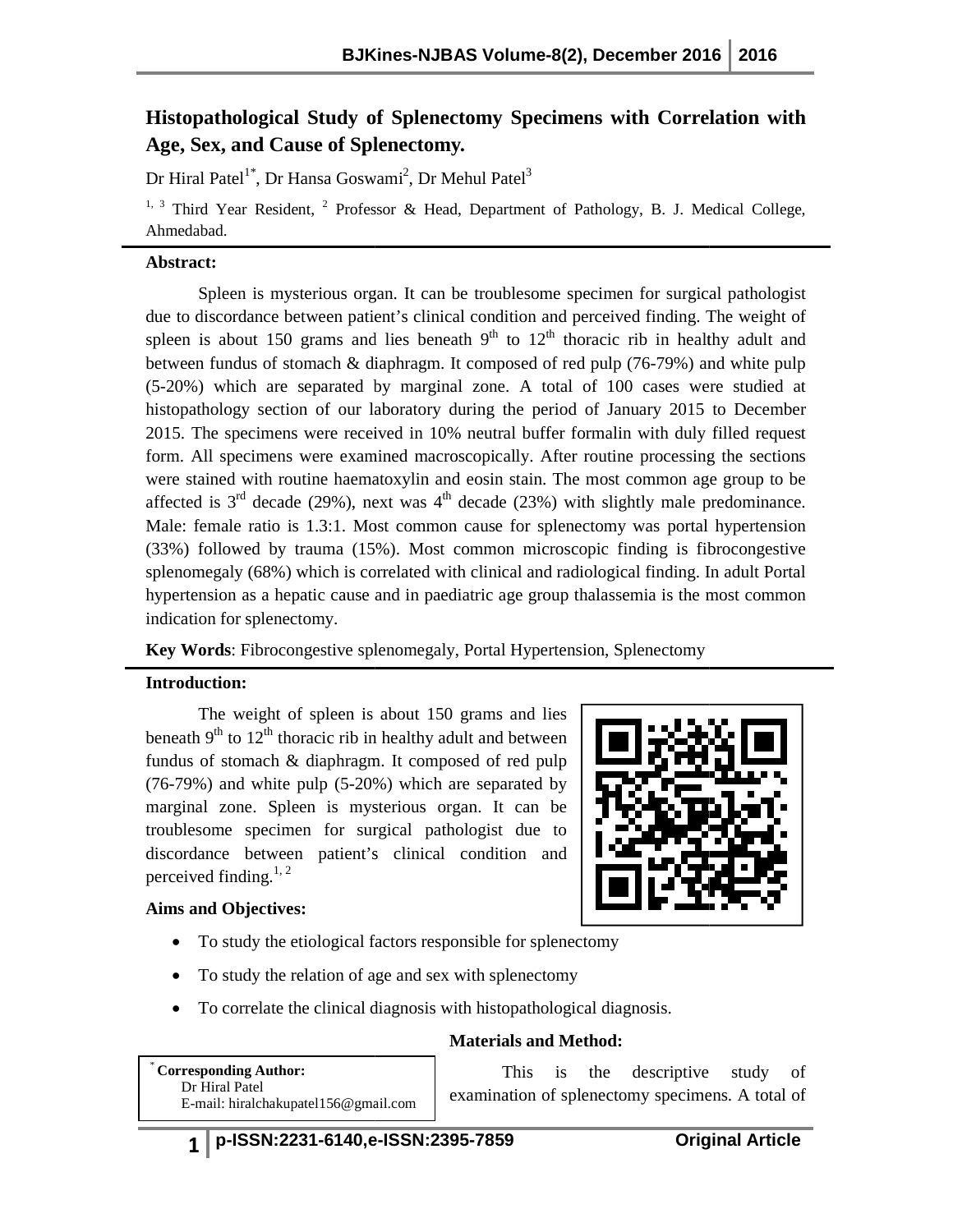100 cases were studied at histopathology section of our laboratory during the period of January 2015 to December 2015. The specimens were received in 10% neutral buffer formalin with duly filled request form. All specimens were examined macroscopically. After routine processing the sections were stained with routine haematoxylin and eosin stain.

## **Result:**

This study was carried out in one of the largest tertiary care hospital during the period of January 2015 to December 2015. A total of 100 specimens of spleen were studied. The most common age group to be affected is  $3<sup>rd</sup>$  decade (29%), next was  $4<sup>th</sup>$  decade (23%) with slightly male predominance. male:female ratio is 1.3:1 (Table 1).<sup>3,4</sup>

| Age of patients<br>(years) | <b>Male</b>    | <b>Female</b>  | <b>Total</b> | Percentage<br>$\mathcal{O}_0$ |
|----------------------------|----------------|----------------|--------------|-------------------------------|
| $2 - 10$                   | 5              | $\overline{2}$ |              |                               |
| 11-20                      |                | 6              | 13           | 13                            |
| $21 - 30$                  | 15             | 14             | 29           | 29                            |
| $31 - 40$                  | 18             | 15             | 23           | 23                            |
| $41 - 50$                  | 6              |                | 10           | 10                            |
| 51-60                      | 3              | $\mathfrak{D}$ | 5            | 5                             |
| 61-65                      | $\mathfrak{D}$ |                | 3            | 3                             |
| Total                      | 56             |                | 100          | 100                           |

**Table-1 Age wise incidence** 

Most common cause for splenectomy was portal hypertension (33%) followed by trauma (15%) (Table-2).

| <b>Provisional Diagnosis/Indication</b> | <b>Number</b>  | <b>Percentage</b><br>(%) |
|-----------------------------------------|----------------|--------------------------|
| Portal hypertension                     | 33             | 33                       |
| Trauma                                  | 15             | 15                       |
| No cause identified                     | 11             | 11                       |
| Hypersplenism/pancytopenia              | 11             | 11                       |
| Thalassemia                             |                | 11                       |
| <b>ITP</b>                              | 6              | 6                        |
| Hydatid cyst                            | 5              | 5                        |
| Abscess                                 | $\mathfrak{D}$ | っ                        |
| Autoimmune Haemolytic Anaemia (AIHA)    |                |                          |
| Hemoglobenopathy                        | $\mathcal{D}$  | 2                        |
| Myeloproliferative disease              |                |                          |
| TB                                      |                |                          |
| Splenic vein thrombosis                 |                |                          |
| Total                                   | 100            |                          |

**Table-2 Clinical cause of Splenomegaly** 

Thalassemia was most common cause of splenectomy in 2-10 year age group. Portal hypertension and trauma being the leading cause of splenectomy in  $3<sup>rd</sup>$  decade. Idiopathic Thrombocytopenic Purpura (ITP) was found out to be most common in  $4<sup>th</sup>$  decade.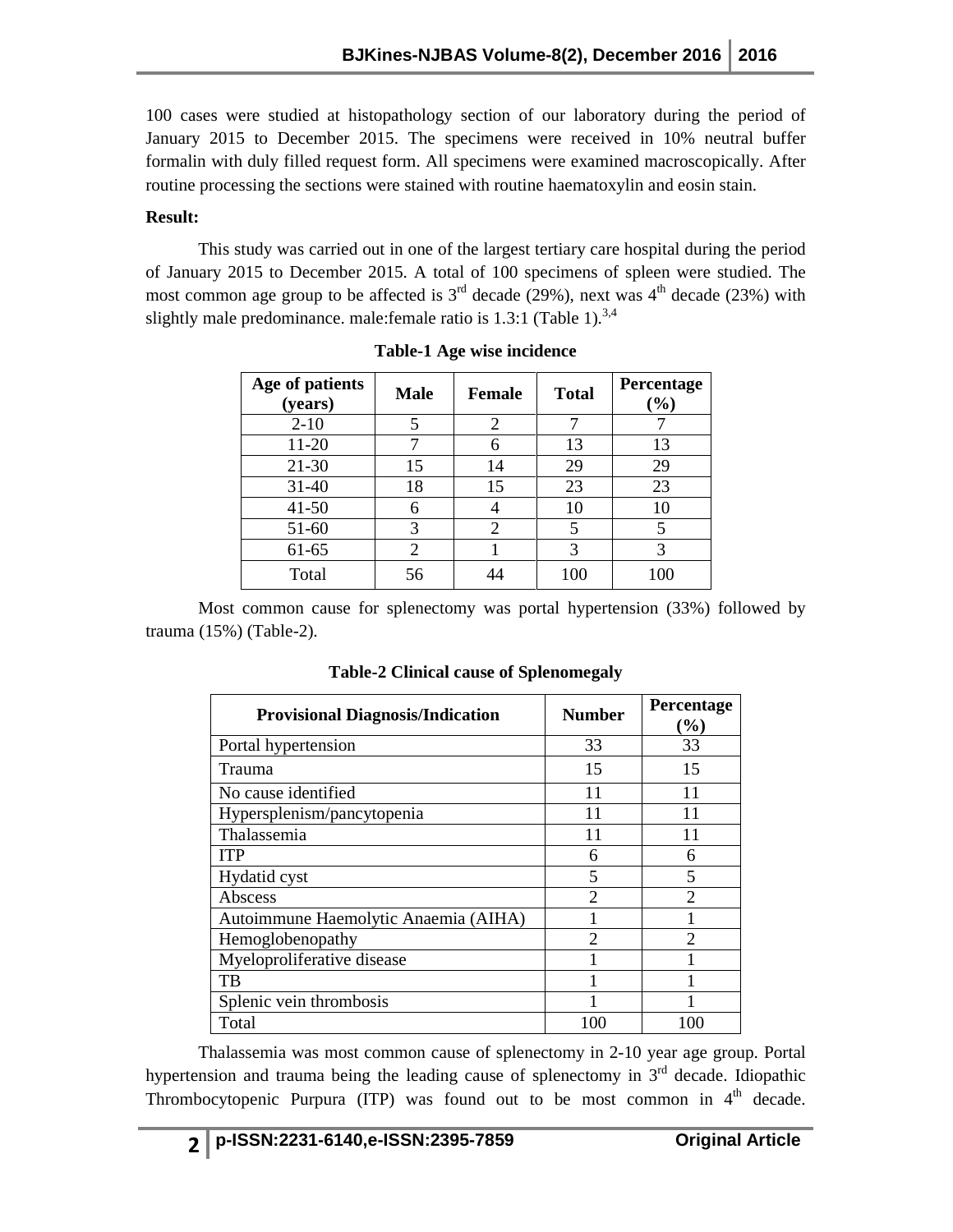Lymphoma is common in old age as expected. $6,7$  (Table-3).



**Chart 1 Age wise incidence** 





|  | Table-3 Correlation of age with specific clinical cause |  |  |  |  |  |
|--|---------------------------------------------------------|--|--|--|--|--|
|--|---------------------------------------------------------|--|--|--|--|--|

| <b>Age of Patient</b> | Cause               | <b>No of Patient</b> |
|-----------------------|---------------------|----------------------|
| $2-10$ years          | Thalassemia         |                      |
| $11-20$ years         | Cirrhosis           | 15                   |
| $21-30$ years         | Portal hypertension | 32                   |
| $31-41$ years         | ITP                 |                      |

Most common microscopic finding is fibrocongestive splenomegaly (68%) which is correlated with clinical and radiological finding (Table-4).<sup>3,4,5</sup>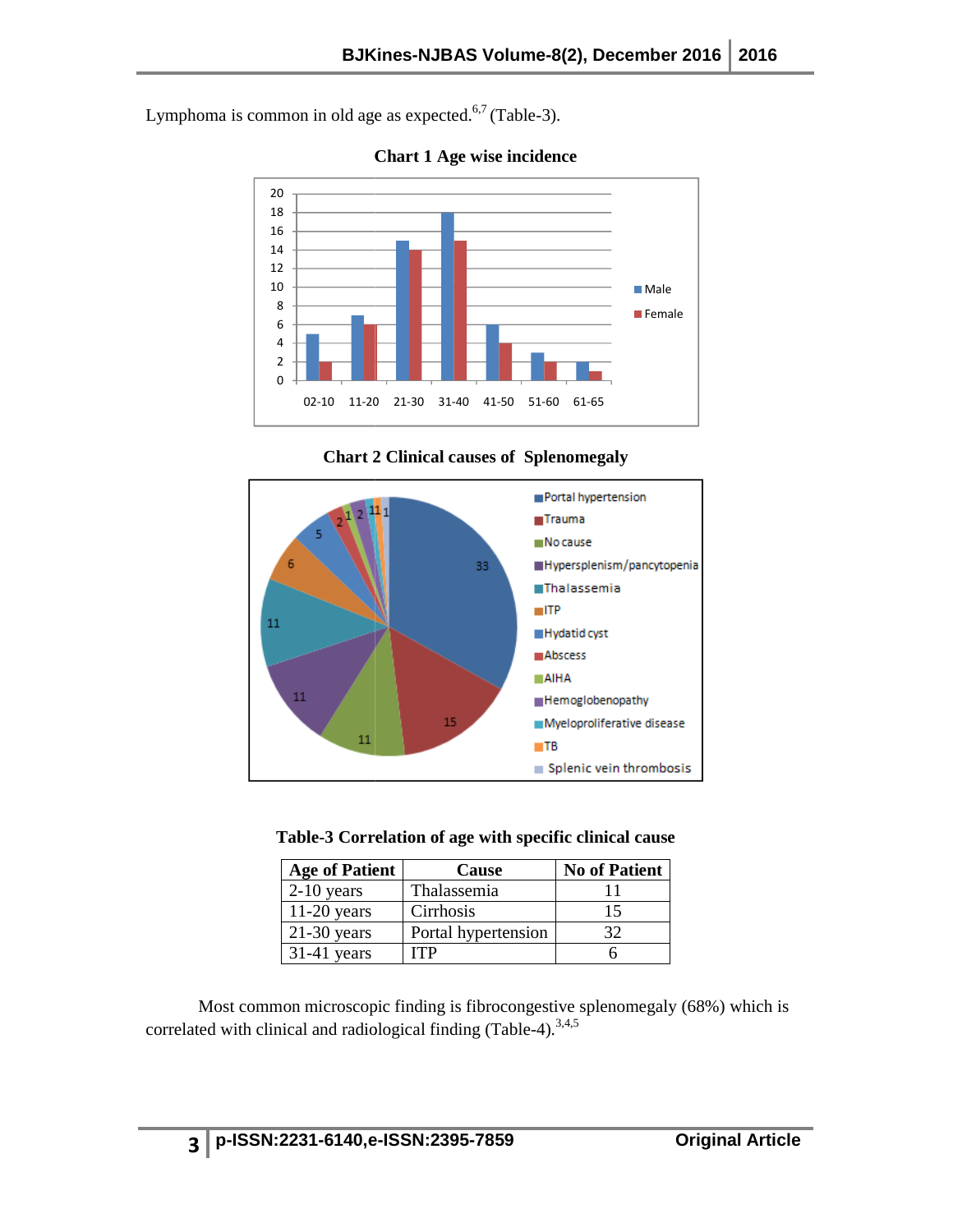| <b>Diagnosis</b>                                                                                                                                                                                                                                                                                                                                                                                                                                                                                                                                                                                                                                          |  | Total no of<br>patients                                                                                                                                                                                                                                     | $\frac{0}{0}$  |  |  |
|-----------------------------------------------------------------------------------------------------------------------------------------------------------------------------------------------------------------------------------------------------------------------------------------------------------------------------------------------------------------------------------------------------------------------------------------------------------------------------------------------------------------------------------------------------------------------------------------------------------------------------------------------------------|--|-------------------------------------------------------------------------------------------------------------------------------------------------------------------------------------------------------------------------------------------------------------|----------------|--|--|
| Fibrocongestive splenomegaly                                                                                                                                                                                                                                                                                                                                                                                                                                                                                                                                                                                                                              |  | 68                                                                                                                                                                                                                                                          | 68             |  |  |
| Traumatic spleen                                                                                                                                                                                                                                                                                                                                                                                                                                                                                                                                                                                                                                          |  | 12                                                                                                                                                                                                                                                          | 12             |  |  |
| Tropical splenomegaly <sup>8</sup>                                                                                                                                                                                                                                                                                                                                                                                                                                                                                                                                                                                                                        |  | 3                                                                                                                                                                                                                                                           | 3              |  |  |
| Splenomegaly with<br><b>Extramedullary Haematopoiesis</b>                                                                                                                                                                                                                                                                                                                                                                                                                                                                                                                                                                                                 |  | $\overline{4}$                                                                                                                                                                                                                                              | 4              |  |  |
| Normal histology of spleen                                                                                                                                                                                                                                                                                                                                                                                                                                                                                                                                                                                                                                |  | 3                                                                                                                                                                                                                                                           | 3              |  |  |
| Hydatid disease of spleen                                                                                                                                                                                                                                                                                                                                                                                                                                                                                                                                                                                                                                 |  | $\overline{2}$                                                                                                                                                                                                                                              | $\overline{2}$ |  |  |
| Extensive myeloid metaplasia s/o                                                                                                                                                                                                                                                                                                                                                                                                                                                                                                                                                                                                                          |  | $\overline{2}$                                                                                                                                                                                                                                              | $\overline{2}$ |  |  |
| Myeloproliferative disease                                                                                                                                                                                                                                                                                                                                                                                                                                                                                                                                                                                                                                |  |                                                                                                                                                                                                                                                             |                |  |  |
| Abscess formation of spleen                                                                                                                                                                                                                                                                                                                                                                                                                                                                                                                                                                                                                               |  | 1                                                                                                                                                                                                                                                           | 1              |  |  |
| Granulomatous inflammation<br>with Abscess formation                                                                                                                                                                                                                                                                                                                                                                                                                                                                                                                                                                                                      |  | $\overline{2}$                                                                                                                                                                                                                                              | 2              |  |  |
| TB spleen <sup>9</sup>                                                                                                                                                                                                                                                                                                                                                                                                                                                                                                                                                                                                                                    |  | 1                                                                                                                                                                                                                                                           | 1              |  |  |
| Lymphoma of spleen                                                                                                                                                                                                                                                                                                                                                                                                                                                                                                                                                                                                                                        |  | $\overline{2}$                                                                                                                                                                                                                                              | $\overline{2}$ |  |  |
| <b>Total</b>                                                                                                                                                                                                                                                                                                                                                                                                                                                                                                                                                                                                                                              |  | 100                                                                                                                                                                                                                                                         | 100            |  |  |
| $2^{2^{12^{12}}}$<br>3<br>4<br>з<br>12<br>68                                                                                                                                                                                                                                                                                                                                                                                                                                                                                                                                                                                                              |  | Fibrocongestive spenomegaly<br>Traumatic Spleen<br>■ Tropical splenomegaly<br>Extramedullary hematopoesis<br>Normal histology of spleen<br>Hydatid disease of Spleen<br>■ Myeloproliferative disease<br>Abscess<br>Granulomatous<br>— тв<br><b>Lymphoma</b> |                |  |  |
| ion:<br>This study involves 100 cases and focused on histopathological correlation of<br>3. Histopathological study and audit of the spleen in Nigerians was also carried<br>et. al <sup>10</sup> during the period of 18 years between 1988 and 2005. Only 123 specin<br>were received. 119 had adequate data to be included in this study. He foun<br>inance with male: female ratio is 1.77:1; which is correlated with the present stu<br>Kayode et.al <sup>10</sup> studied the most common age group to be affected is $3^{rd}$<br>b), which is correlated with our study as we found 29 % in the $3^{rd}$ decades<br>ce decreased after age of 60. |  |                                                                                                                                                                                                                                                             |                |  |  |
| In present study most common cause of splenomegaly as well as indica                                                                                                                                                                                                                                                                                                                                                                                                                                                                                                                                                                                      |  |                                                                                                                                                                                                                                                             |                |  |  |

## **Table--4 Histopathological Examination**

#### **Chart 3 Histopathological Examination**



#### **Discussion:**

This study involves 100 cases and focused on histopathological correlation of clinical findings. Histopathological study and audit of the spleen in Nigerians was also carried out by Kayode et. al<sup>10</sup> during the period of 18 years between 1988 and 2005. Only 123 specimens of spleen were received. 119 had adequate data to be included in this study. He found male predominance with male: female ratio is 1.77:1; which is correlated with the present study. This study involves 100 cases and focused on histopathological correlation of clinical<br>s. Histopathological study and audit of the spleen in Nigerians was also carried out by<br>et. al<sup>10</sup> during the period of 18 years betwe

Kayode et.al<sup>10</sup> studied the most common age group to be affected is  $3<sup>rd</sup>$  decade predominance with male:female ratio is 1.77:1; which is correlated with the present study.<br>
Kayode et.al<sup>10</sup> studied the most common age group to be affected is  $3^{\text{rd}}$  decade<br>
(17.89%),which is correlated with our stud incidence decreased after age of 60.

In present study most common cause of splenomegaly as well as indication of